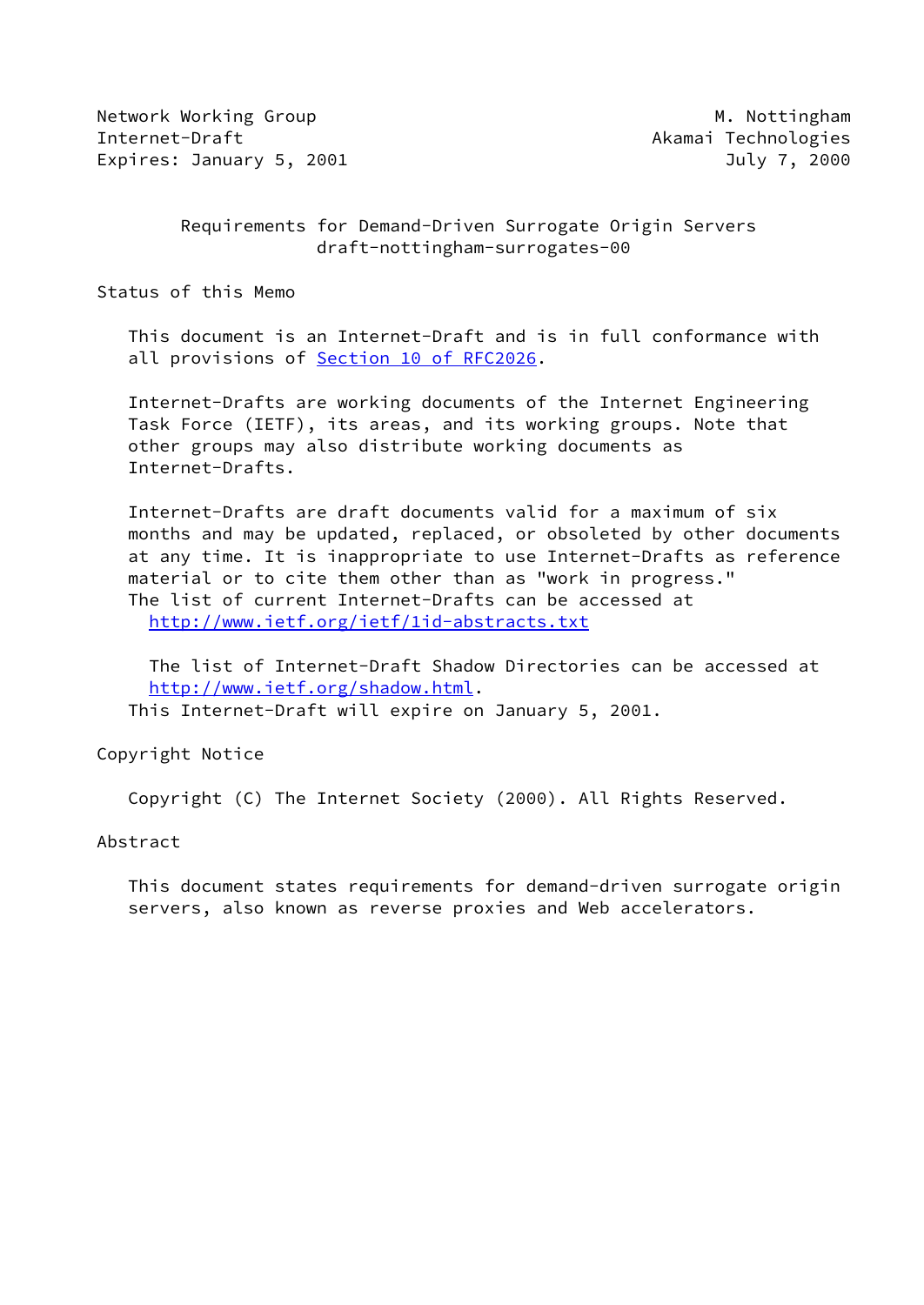## Internet-Draft Demand-Driven Surrogate Origin Servers July 2000

## <span id="page-1-0"></span>[1](#page-1-0). Introduction

 A surrogate origin server (also known as a reverse proxy or HTTP accelerator) is a device that authoritatively serves requests on behalf of an origin server (known as its master origin server) $[1]$  $[1]$ .

 Demand-driven surrogate origin servers are populated by the traffic flowing through them; when a client requests an object which is not resident, they will fetch it from the master origin server.

 It may be useful to conceptualize a demand-driven surrogate as an origin server that happens to be populated via the HTTP on the back end.

 In many ways, they are similar to proxy/caches, and often leverage proxy/cache software. However, surrogates serve content authoritatively, and therefore take the role of an origin server, not a proxy, to downstream clients.

 Unfortunately, the use of a proxy/cache as a surrogate origin server introduces several problems in protocol implementation, due to this changing of roles. This document attempts to rectify such inconsistencies.

 Additionally, master origin server administrators usually have a greater degree of control over the activity and use of surrogates than they would over proxies. Because of this close relationship, more precise control over the behavior of the surrogate can be given to the administrator.

This document specifies acceptable mechanisms for doing so.

## <span id="page-1-1"></span>[1.1](#page-1-1) Requirements

 The key words "MUST", "MUST NOT", "REQUIRED", "SHALL", "SHALL NOT", "SHOULD", "SHOULD NOT", "RECOMMENDED", "MAY", and "OPTIONAL" in this document are to be interpreted as described in [RFC 2119](https://datatracker.ietf.org/doc/pdf/rfc2119) $[4]$  $[4]$ .

 An implementation is not compliant if it fails to satisfy one or more of the MUST or REQUIRED level requirements. An implementation that satisfies all the MUST or REQUIRED level and all the SHOULD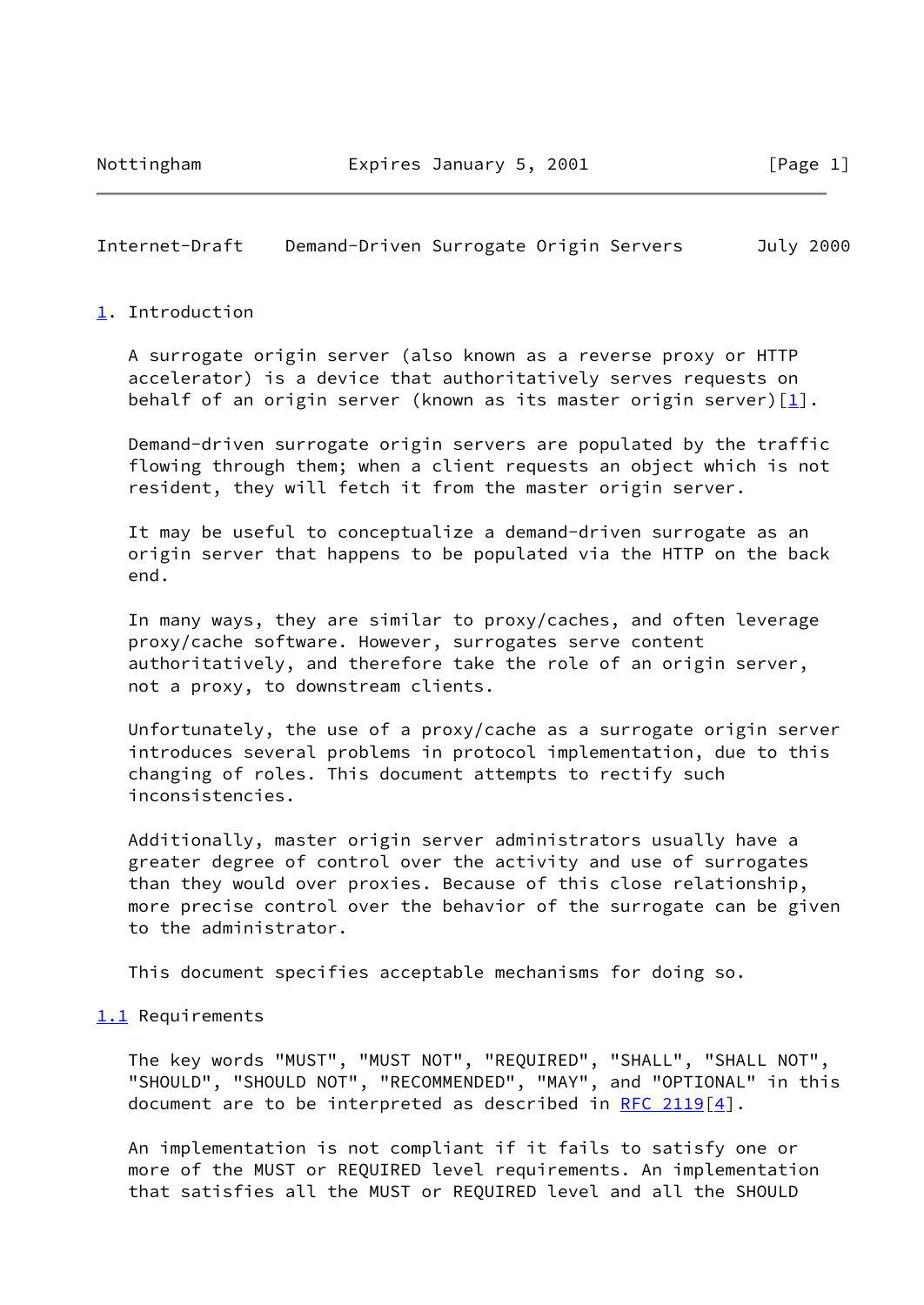level requirements is said to be "unconditionally compliant"; one that satisfies all the MUST level requirements but not all the SHOULD level requirements is said to be "conditionally compliant".

# <span id="page-2-0"></span>[1.2](#page-2-0) Terminology

 This document uses terms defined and explained in the WREC Taxonomy $[1]$ , and the HTTP/1.1 specification $[2]$ . The reader is

| Nottingham | Expires January 5, 2001 | [Page 2] |
|------------|-------------------------|----------|
|------------|-------------------------|----------|

Internet-Draft Demand-Driven Surrogate Origin Servers July 2000

expected to be familiar with both.

 In this document, the term "surrogate" is shorthand for a demand-driven surrogate origin server, unless explicitly stated otherwise. Similarly, "origin server" refers to a surrogate's master origin server.

- <span id="page-2-1"></span>[2](#page-2-1). Overview of Demand-Driven Surrogate Origin Servers
- <span id="page-2-2"></span>[2.1](#page-2-2) Uses and Characteristics

 In normal operation, demand-driven surrogate origin servers are deployed and maintained by (or on behalf of) the publisher of a Web site, rather than directly for end users (as a proxy would be). This is often done for a number of reasons, including (a non-exhaustive list):

- o Reduction of load on the master origin server
- o Reduction of network traffic to the master origin server
- o Distribution of objects, in order to improve perceived latency by storing them closer to end users
- o Introduction of content transformation or other value-added services

Surrogate deployments may vary in several ways, including:

- o Proximity surrogates may be deployed close to the master origin server to reduce load on it, or near end users to reduce network traffic and improve perceived latency.
- o Selection of surrogate objects entire Web sites may be routed through surrogates, or a subset of a site's objects may be nominated for publication through them, depending on the effect desired, and the nature of the surrogate.
- o Number of surrogates surrogates may be deployed in any number. Localized surrogates may use any of a number of mechanisms to distribute requests between them, while distributed surrogates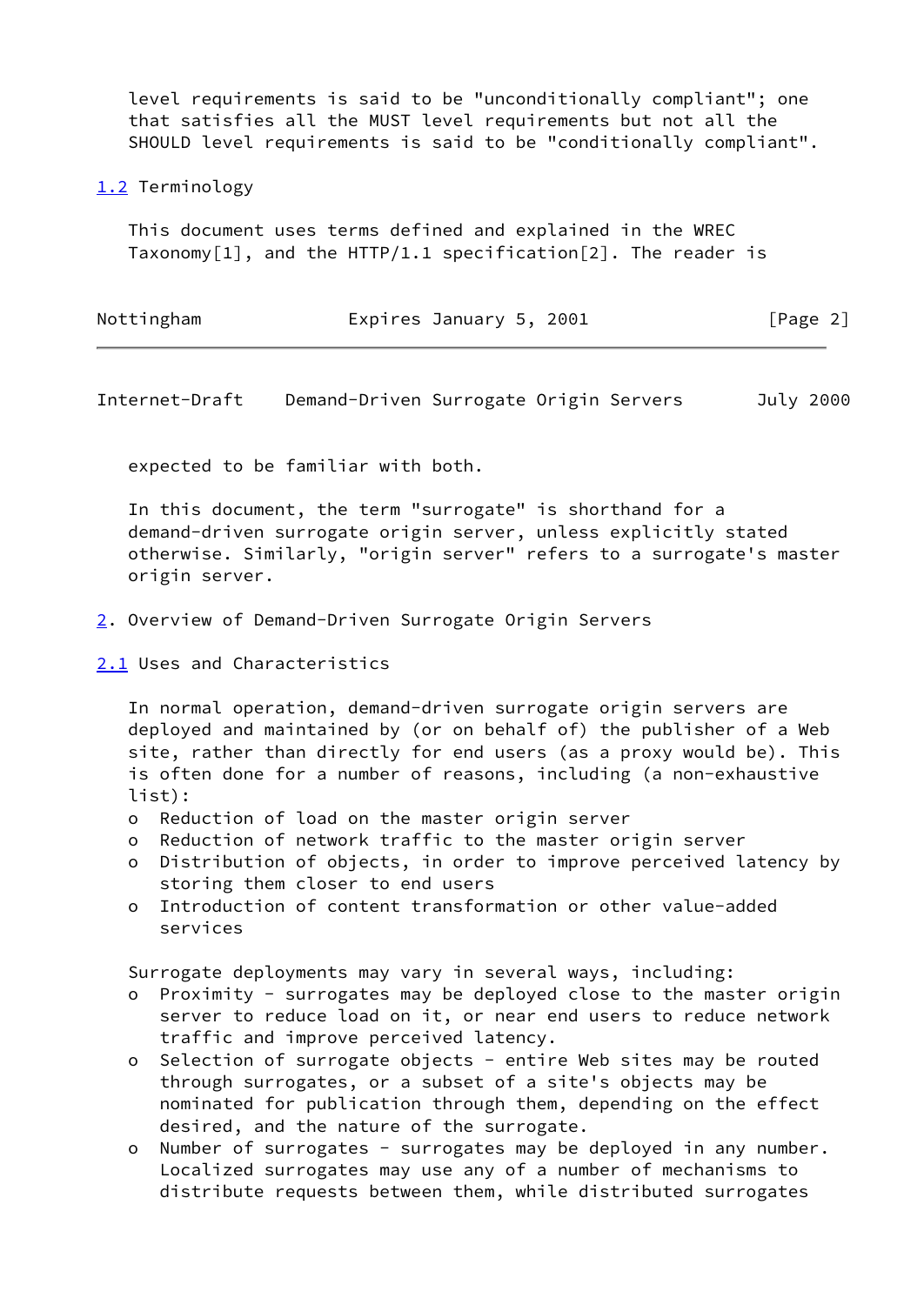usually use wide-area DNS load balancing.

 By their nature, surrogates are never the parent or child of other surrogates. However, they MAY have such relationships with proxy/caches.

<span id="page-3-0"></span>[2.2](#page-3-0) General Operation

<span id="page-3-1"></span>[2.2.1](#page-3-1) Configuration

 In order to accept and properly handle requests on behalf of a master origin server, a surrogate needs to be aware of its master's identity, and the profile of traffic that will be served on its behalf.

| Nottingham | Expires January 5, 2001 | [Page 3] |
|------------|-------------------------|----------|
|            |                         |          |

Internet-Draft Demand-Driven Surrogate Origin Servers July 2000

 Additionally, it may be desirable to configure surrogates with other information, including:

- o Any encryption or authentication information required by the master origin server
- o Default object handling information, including coherence
- o Specific object handling information
- o Other special instructions to the surrogate

 Surrogates may be configured by a variety of mechanisms, including manual, out-of-band, or vendor-specific.

 Some types of surrogate configuration may be communicated in-band, by HTTP headers described in this document. However, such information is not neccessarily limited to that form of communication.

 Manual and out-of-band configuration mechanisms may vary in implementation; specification of them is out of scope for this document.

## <span id="page-3-2"></span>[2.2.2](#page-3-2) Request Handling

 A surrogate is configured to forward traffic to a master origin server, so that the hostname of the surrogate may be used in published URLs.

A surrogate MAY be configured to forward traffic to multiple master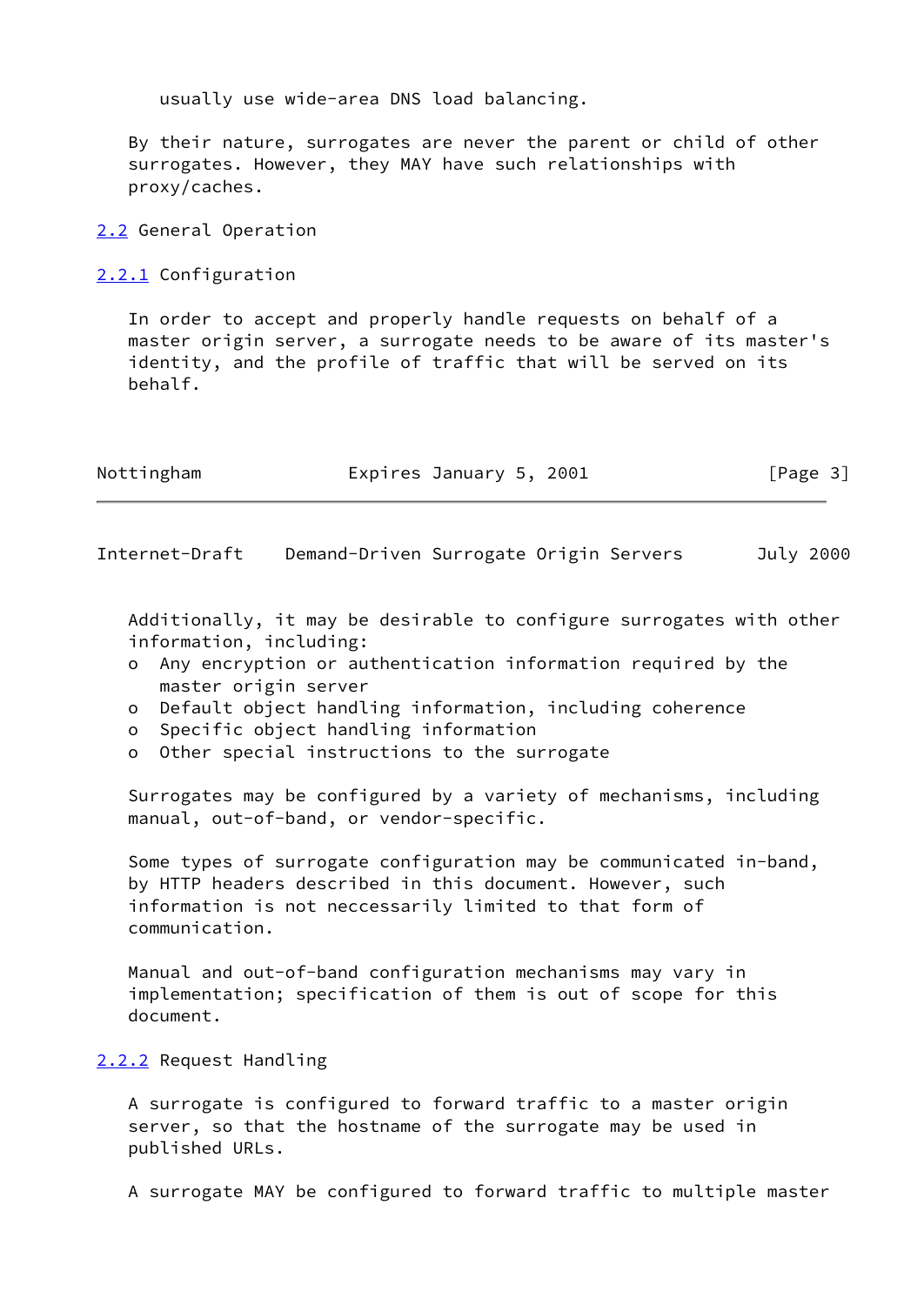origin servers by using the Host request header to differentiate requests. In this scenario, requests without a Host header SHOULD be replied to with a 502 Gateway Error response status code.

 Surrogates MUST accept Absolute-URI[3] as well as Relative-URI requests and forward them to the master origin server, as configured. They MUST NOT forward Absolute-URI requests to origin servers that they have not been configured to serve.

 Surrogates MAY use encryption (SSL or TLS) on downstream, upstream or both connections.

<span id="page-4-0"></span>[2.3](#page-4-0) Origin Server to Surrogate Optimizations

 Surrogates serve content on behalf of nominated origin servers, implying that the origin server administrator has access to configure, monitor and receive logs from the surrogate.

 Because of this, a greater degree of trust exists between them than there would be between an origin server and third-party proxies. This allows modification or extension of the relationship between them, to offer greater control and functionality.

| Nottingham | Expires January 5, 2001 | [Page 4] |
|------------|-------------------------|----------|
|------------|-------------------------|----------|

Internet-Draft Demand-Driven Surrogate Origin Servers July 2000

#### <span id="page-4-1"></span>[2.3.1](#page-4-1) Separation of Coherence

 Origin server administrators are wary of trusting third-party caches to keep objects coherent, because they do not always implement coherence in a predictable or correct manner.

 Surrogate coherence behavior can be both predicted and tested by origin server administrators. However, there is still need to be able to describe object coherence to downstream caches.

 This leads to the need for separate coherence mechanisms; one between the master origin server and surrogates, and another between surrogates and their clients.

 This is accomplished by defining new, surrogate-specific mechanisms, while traditional coherence mechanisms retain their meaning for downstream caches. While the new mechanisms are introduced as HTTP headers here, they MAY also be communicated by separate configuration of the surrogate.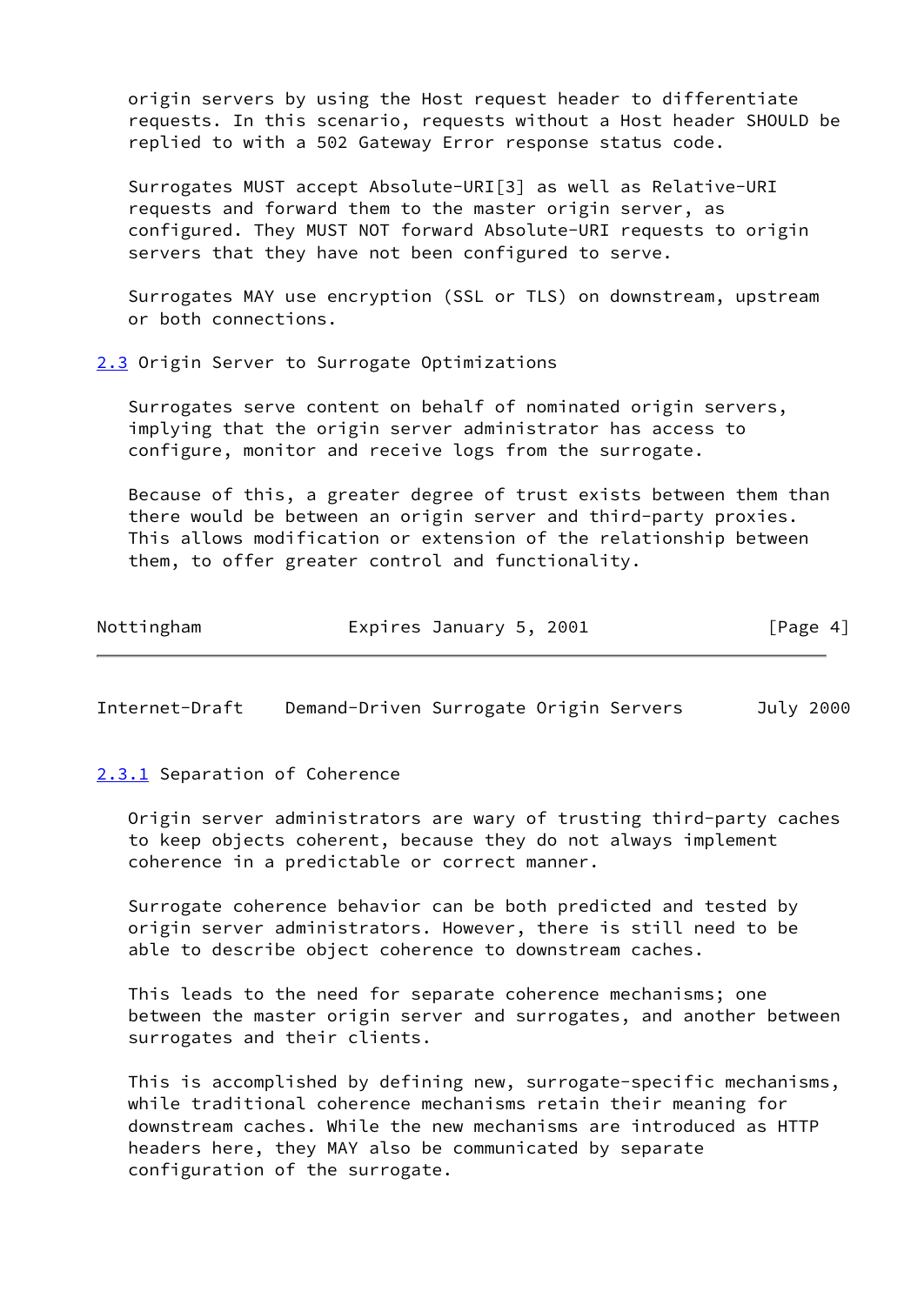## <span id="page-5-0"></span>[2.3.2](#page-5-0) Protocol Feature Manipulation

 Surrogates MAY add end-to-end protocol features that are not supported by the origin server, in order to offer greater functionality to downstream clients. For example, a surrogate could add ETag validators to objects, to improve downstream cacheability.

 Surrogates may also implement hop-by-hop mechanisms (such as transfer encoding for compression and persistent connections) that are lacking on the master origin server, to offer improved quality of service to their clients.

When offering extended end-to-end features, surrogates MUST defer to support on the origin server; if a feature is present there, it cannot be overridden by the surrogate implementation.

<span id="page-5-1"></span>[2.4](#page-5-1) Problems Introduced by Use of Proxies as Origin Servers

<span id="page-5-2"></span>[2.4.1](#page-5-2) Dates and Age Calculation

 In HTTP/1.1[2] The Date response header is required to reflect the time that an object is generated on its origin server. Since surrogates serve content authoritatively, objects obtained from them can always be considered fresh, and SHOULD contain a current Date header.

 Passing non-current Date headers causes downstream caches to handle objects with an overly conservative freshness lifetime, if it is derived from either Cache-Control: max-age or some heuristic-based

| Nottingham | Expires January 5, 2001 |  | [Page 5] |
|------------|-------------------------|--|----------|
|------------|-------------------------|--|----------|

Internet-Draft Demand-Driven Surrogate Origin Servers July 2000

freshness algorithms.

<span id="page-5-3"></span>[2.4.2](#page-5-3) Interpretation of Proxy-Specific Information

 Request headers such as Pragma: no-cache and some Cache-Control headers, if honored by surrogates, may cause excessive and unnecessary load on the master origin server.

# <span id="page-5-4"></span>[2.4.3](#page-5-4) Logging

 Proxy-specific log formats may not be appropriate for use by a surrogate. In particular, master origin servers often log information such as the User-Agent and Referer presented by the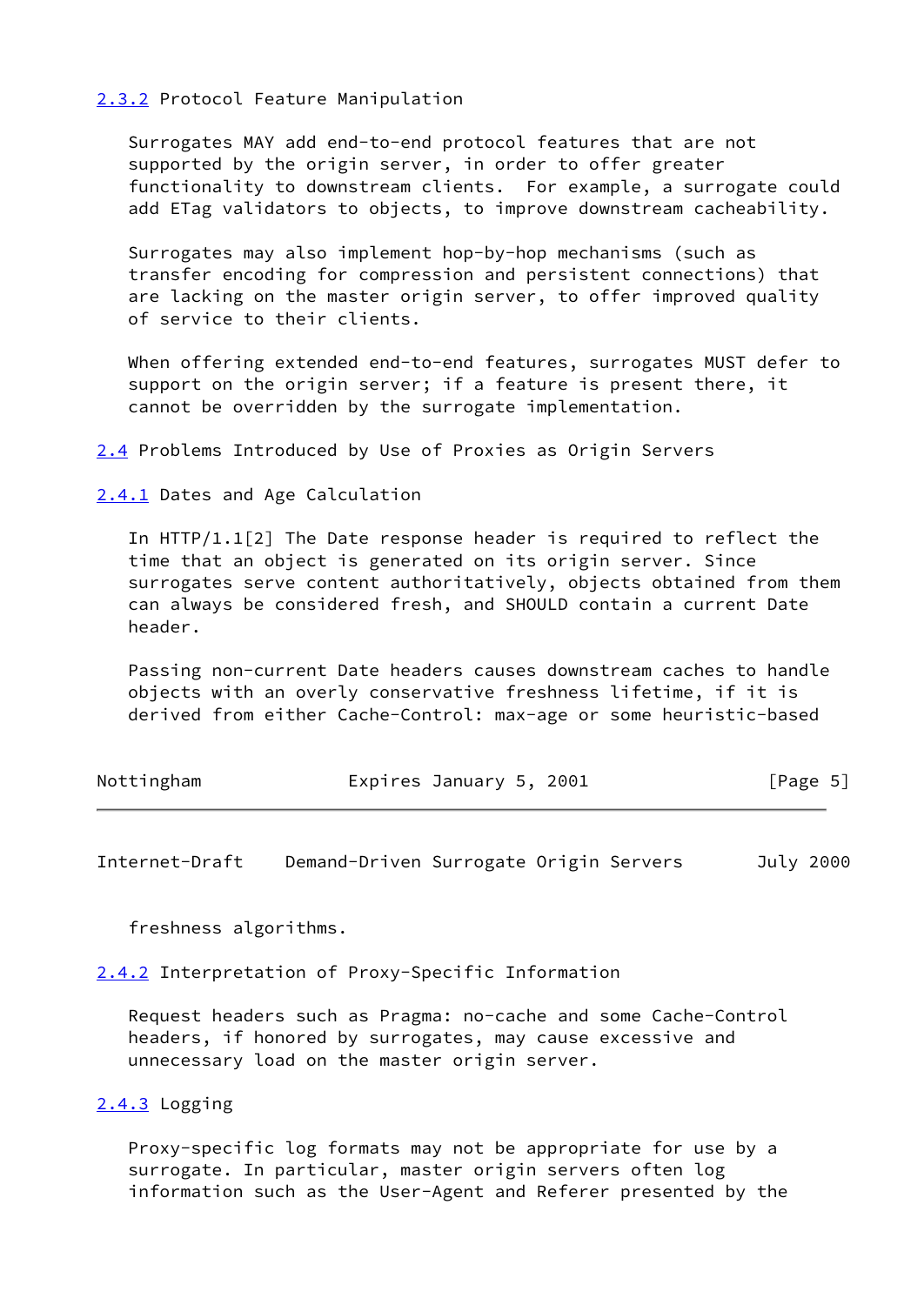client.

 Surrogates SHOULD be capable of logging such information, in a manner compatible with common origin server logs.

<span id="page-6-0"></span>[3](#page-6-0). Specific Requirements

 Requirements for a surrogate are the same as those for a gateway or proxy in HTTP/1.1[2], except as noted.

<span id="page-6-1"></span>[3.1](#page-6-1) Protocol Version Interpretation

Implementations MUST satisfy the requirements of [RFC 2145](https://datatracker.ietf.org/doc/pdf/rfc2145)[\[5\]](#page-12-2), including those behaviors specific to proxies.

<span id="page-6-2"></span>[3.2](#page-6-2) Methods

 A surrogate MUST NOT accept CONNECT requests, or forward them to the master origin server.

 TRACE requests MAY be responded to as if max-forwards=0 were present, to keep the surrogate's relationship with the origin server private.

## <span id="page-6-3"></span>[3.3](#page-6-3) Status Codes

<span id="page-6-4"></span>[3.3.1](#page-6-4) Redirections

 Surrogates receiving redirections (301, 302 and 307 status codes) SHOULD resolve them and serve the resulting object to clients.

 If surrogate-specific coherence is specified in a redirect, but not available for the resulting object, it SHOULD be applied to the object.

| Nottingham | Expires January 5, 2001 | [Page 6] |
|------------|-------------------------|----------|
|------------|-------------------------|----------|

Internet-Draft Demand-Driven Surrogate Origin Servers July 2000

## <span id="page-6-5"></span>[3.3.2](#page-6-5) Error Conditions

 Surrogates MUST NOT change the semantics of 4xx and 5xx series status codes obtained from origin servers. However, these responses MAY be cached for a short period.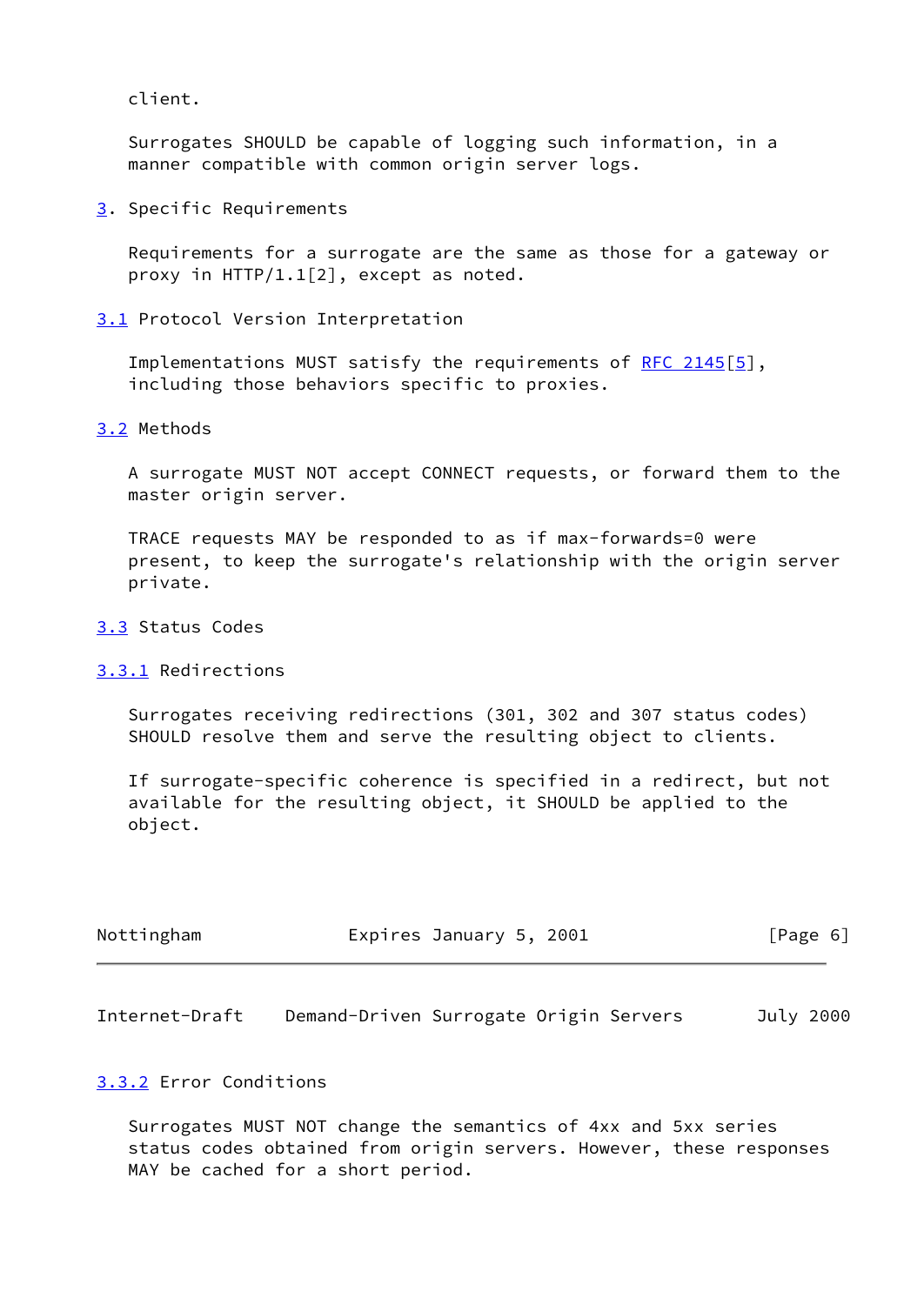401 Unauthorized status codes MAY be generated to propagate HTTP authentication; see "Working with Protocol Extensions".

 Surrogates SHOULD send a 502 Bad Gateway error when surrogate-specific directives are incomplete, contradict themselves or don't parse correctly.

 A 504 Gateway Timeout response SHOULD be sent under any of the following conditions:

- o DNS failure when resolving the origin server
- o no route to origin server
- o refused connection to origin server
- o connection timeout to origin server

 However, a surrogate MAY be configured to use a cached resource, a different resource, or redirect to a different location under these conditions.

<span id="page-7-0"></span>[3.4](#page-7-0) Cache Coherence and Correctness

 The RECOMMENDED mechanism for assuring coherence on surrogates is use of Surrogate-Control request and response headers.

 Surrogates MAY be configured to fall back to HTTP cache coherence (such as Expires and Cache-Control response headers), if surrogate-specific mechanisms are not available.

 Surrogate origin servers MAY also be configured to use a heuristic freshness algorithm to ensure coherence if no other freshness information is available.

 Because surrogates separate upstream and downstream coherence, they MAY also implement proprietary mechanisms for assuring coherence with the master origin server.

## <span id="page-7-1"></span>[3.5](#page-7-1) End-to-End Headers

 Because a surrogate assumes the role of an origin server in downstream connections, the scope of end-to-end headers is changed. Although many headers can be propagated from the origin server, some must be changed in order to ensure protocol compliance, and others can be changed to enhance or optimize downstream connections.

| Nottingham | Expires January 5, 2001 |  | [Page 7] |  |
|------------|-------------------------|--|----------|--|
|            |                         |  |          |  |

|  | Internet-Draft |  |  | Demand-Driven Surrogate Origin Servers | July 2000 |
|--|----------------|--|--|----------------------------------------|-----------|
|--|----------------|--|--|----------------------------------------|-----------|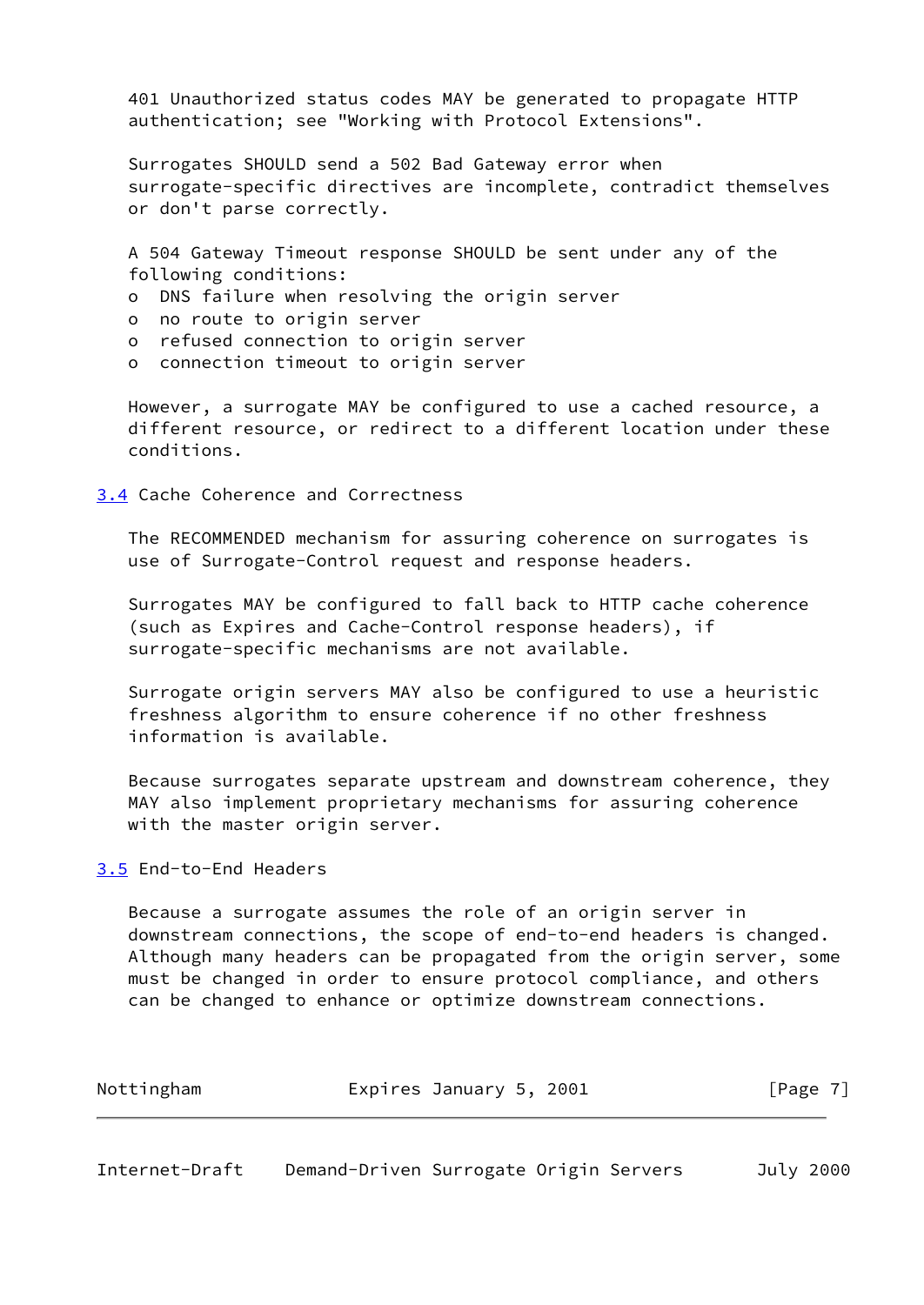#### <span id="page-8-0"></span>[3.5.1](#page-8-0) Age

 Surrogates MUST strip any Age header from responses before forwarding them to clients.

Surrogates MUST NOT add Age headers to responses.

 Age headers SHOULD be used by surrogates in Age calculations, when determining coherence with the master origin server.

<span id="page-8-1"></span>[3.5.2](#page-8-1) Cache-Control Request Header

Cache-Control headers in requests MUST NOT be honored by surrogates.

<span id="page-8-2"></span>[3.5.3](#page-8-2) Cache-Control Response Header

 By default, Cache-Control headers in responses from a master origin server MUST NOT be honored by surrogates, and MUST be forwarded to clients.

 Surrogates SHOULD be able to be configured to honor Cache-Control response headers.

## <span id="page-8-3"></span>[3.5.4](#page-8-3) Date

 Surrogate origin servers MUST serve a current Date header with each response; they MUST NOT serve a cached Date header.

## <span id="page-8-4"></span>[3.5.5](#page-8-4) ETag

 If none are present, a surrogate MAY insert weak ETags as validators, if separate coherence with the master origin server has been established.

# <span id="page-8-5"></span>[3.5.6](#page-8-5) Expires

 By default, Expires response headers SHOULD NOT be honored by surrogates, unless configured to do so. Surrogates MUST forward Expires headers to clients.

 It has been observed that that if a Cache-Control: max-age response header is set, many origin servers will set a complimentary Expires: value, to duplicate the intended freshness effect for HTTP/1.0 clients. To accommodate this, surrogates SHOULD recalculate the Expires header to match the delta communicated in Cache-Control: max-age, but only if both are present in a response, and are equivalent.

Some older Web servers have been observed to set an Expires header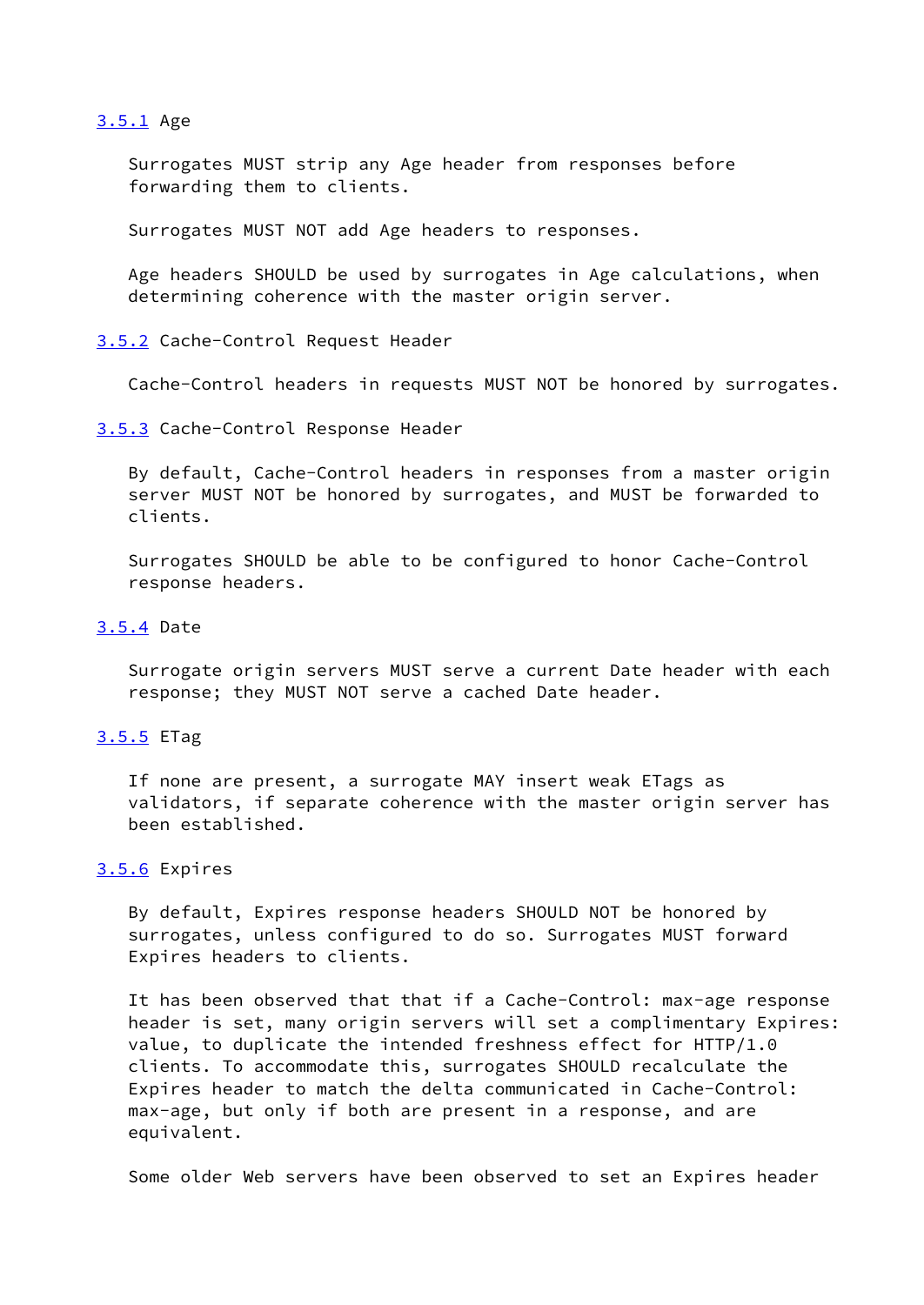Internet-Draft Demand-Driven Surrogate Origin Servers July 2000

 based on an offset from the Date, without setting a Cache-Control: max-age header. This is problematic, as it is difficult to distinguish these responses from those which wish to expire content at an absolute date. Surrogates MAY compensate for this by considering objects which specify an Expires without a Cache-Control: max-age directive stale when the Expires time is reached; however, this may have undesirable effects in some situations.

#### <span id="page-9-0"></span>[3.5.7](#page-9-0) Host

 Surrogate origin servers MUST replace any Host header in requests with the name of the appropriate master origin server before forwarding it.

## <span id="page-9-1"></span>[3.5.8](#page-9-1) Last-Modified

Last-Modified response headers MUST NOT be modified by a surrogate.

#### <span id="page-9-2"></span>[3.5.9](#page-9-2) Pragma

Surrogate origin servers MUST NOT honor Pragma request directives.

#### <span id="page-9-3"></span>[3.5.10](#page-9-3) Proxy-Authenticate

 Surrogates MUST NOT include a Proxy-Authenticate header in responses to clients.

<span id="page-9-4"></span>[3.5.11](#page-9-4) Proxy-Authorization

 Surrogates MUST ignore Proxy-Authorization headers in requests from clients.

# <span id="page-9-5"></span>[3.5.12](#page-9-5) Server

 Surrogates MAY set their own Server response header, replacing any present.

# <span id="page-9-6"></span>[3.5.13](#page-9-6) Via

 Surrogates SHOULD append a Via header to requests, as outlined in  $RFC2616[2]$  $RFC2616[2]$  $RFC2616[2]$ .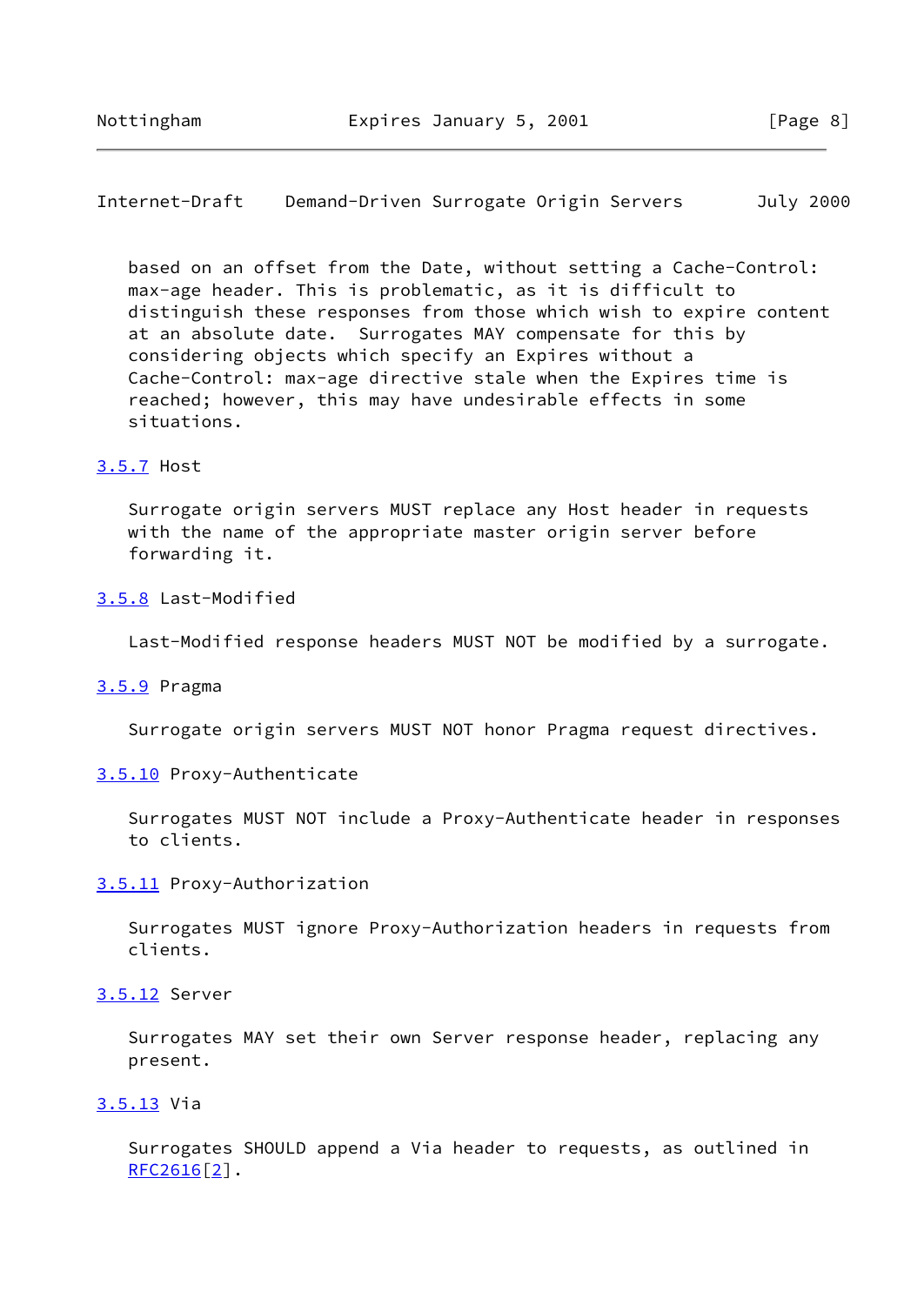# <span id="page-10-0"></span>[3.6](#page-10-0) Surrogate-Control HTTP Headers

 Surrogate-specific HTTP headers allow specification of metadata in requests or responses to the surrogate. These can be though of as analogies of cache-affecting headers such as Cache-Control.

<span id="page-10-1"></span>

| Nottingham                             | Expires January 5, 2001                                                                                                                                   | [Page 9]  |
|----------------------------------------|-----------------------------------------------------------------------------------------------------------------------------------------------------------|-----------|
| Internet-Draft                         | Demand-Driven Surrogate Origin Servers                                                                                                                    | July 2000 |
| request or response.                   | Surrogate-Specific headers MUST be consumed before forwarding a                                                                                           |           |
|                                        | 3.6.1 Surrogate-Control Request Header                                                                                                                    |           |
|                                        | Surrogate-Control request directives have similar semantics and<br>effects as Cache-Control request headers. Defined directives are:                      |           |
| no-cache<br>a proxy.<br>only-if-cached | Has same meaning as a Cache-Control: max-age request directive to<br>Has same meaning as a Cache-Control: only-if-cached request<br>directive to a proxy. |           |
|                                        | 3.6.2 Surrogate-Control Response Header                                                                                                                   |           |
|                                        | Surrogate-Control response directives have similar semantics and<br>effects as Cache-Control response headers. Defined directives are:                    |           |
| max-age<br>to a proxy.<br>no-cache     | Has same meaning as a Cache-Control: max-age response directive<br>Has same meaning as a Cache-Control: no-cache response directive                       |           |
| to a proxy.<br>must-revalidate         | Has same meaning as a Cache-Control: must-revalidate response<br>directive to a proxy.                                                                    |           |
|                                        | Surrogates SHOULD require some form of client authentication when<br>honoring Surrogate-Control response directives.                                      |           |

<span id="page-10-3"></span><span id="page-10-2"></span>[3.7](#page-10-3) Surrogate-Generated Headers

<span id="page-10-4"></span>[3.7.1](#page-10-4) X-Forwarded-For Request Header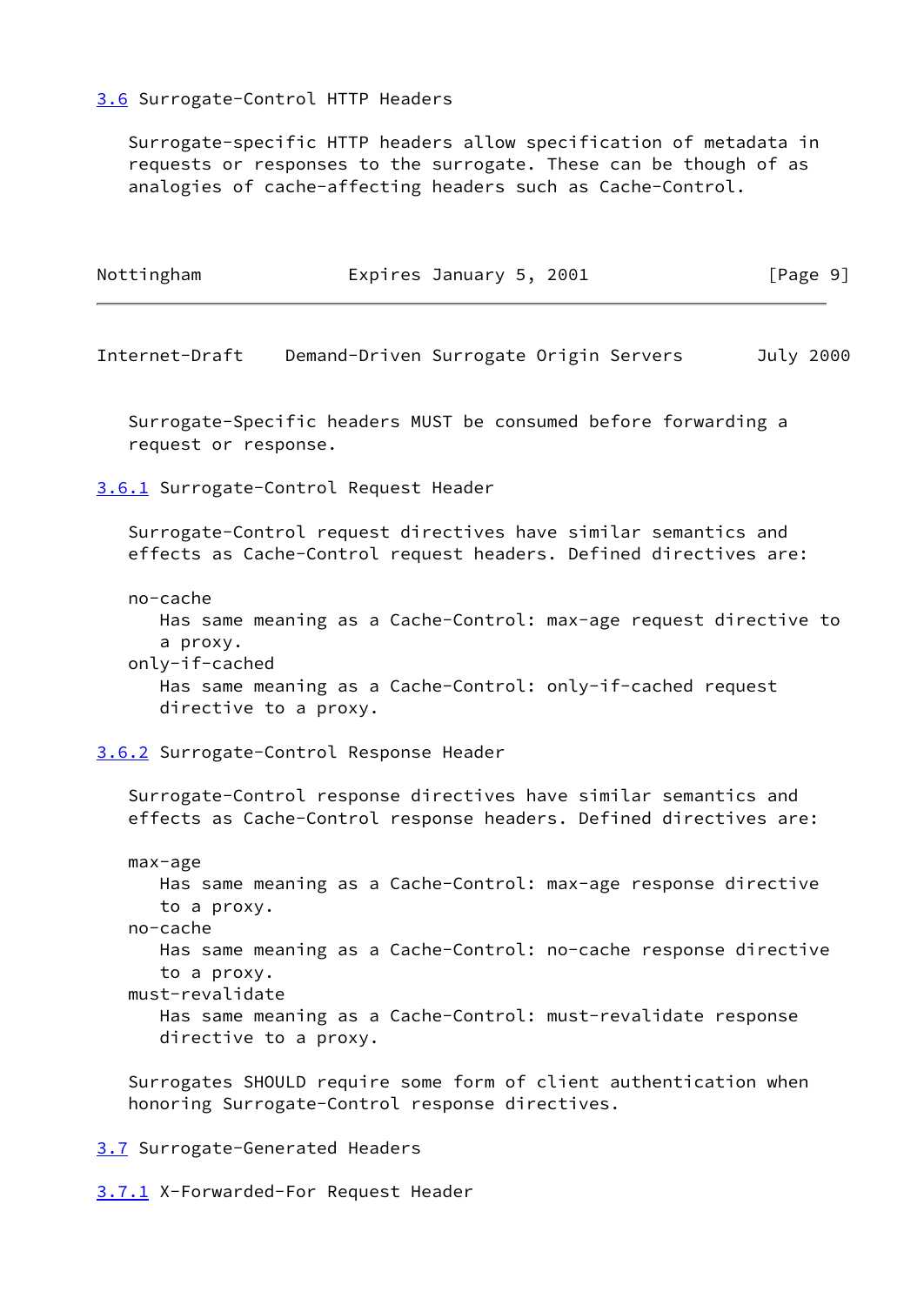Surrogates SHOULD be capable of adding a header that denotes the client which requested the object.

<span id="page-11-0"></span>[3.7.2](#page-11-0) X-Served-For Response Header

 Surrogates MAY add a response header which denotes the name of the master origin server, if it is not obvious in the Request-URI, in order to enable third parties to identify the source of the content.

<span id="page-11-1"></span>[4](#page-11-1). Working with Protocol Extensions

| Nottingham | Expires January 5, 2001 | [Page 10] |
|------------|-------------------------|-----------|
|------------|-------------------------|-----------|

Internet-Draft Demand-Driven Surrogate Origin Servers July 2000

<span id="page-11-2"></span>[4.1](#page-11-2) HTTP Authentication

 Surrogates receiving responses with WWW-Authenticate headers MUST NOT serve them without assuring that the client has presented proper credentials.

 HTTP Authentication may also be used to prevent access to the origin server by unauthorised clients, while allowing unauthenticated access to the objects through the surrogate. To accomplish this, a surrogate MAY be configured to send Authorization request headers, with a predetermined authentication realm.

<span id="page-11-3"></span>[5](#page-11-3). Controlling Effects of Upstream Proxies

 Surrogates SHOULD append appropriate Cache-Control and Pragma request headers to assure that any intermediate proxy/caches do not serve a response without validation on the master origin server.

<span id="page-11-4"></span>[6](#page-11-4). Security Considerations

<span id="page-11-5"></span>[6.1](#page-11-5) Surrogate to Origin Authentication and Security

 Surrogates SHOULD allow use of SSL on the connection to the origin server, while serving objects unencrypted, to increase security between them.

 They SHOULD also support at least one of the following authentication mechanisms for origin server access: o Client-Side SSL Certificates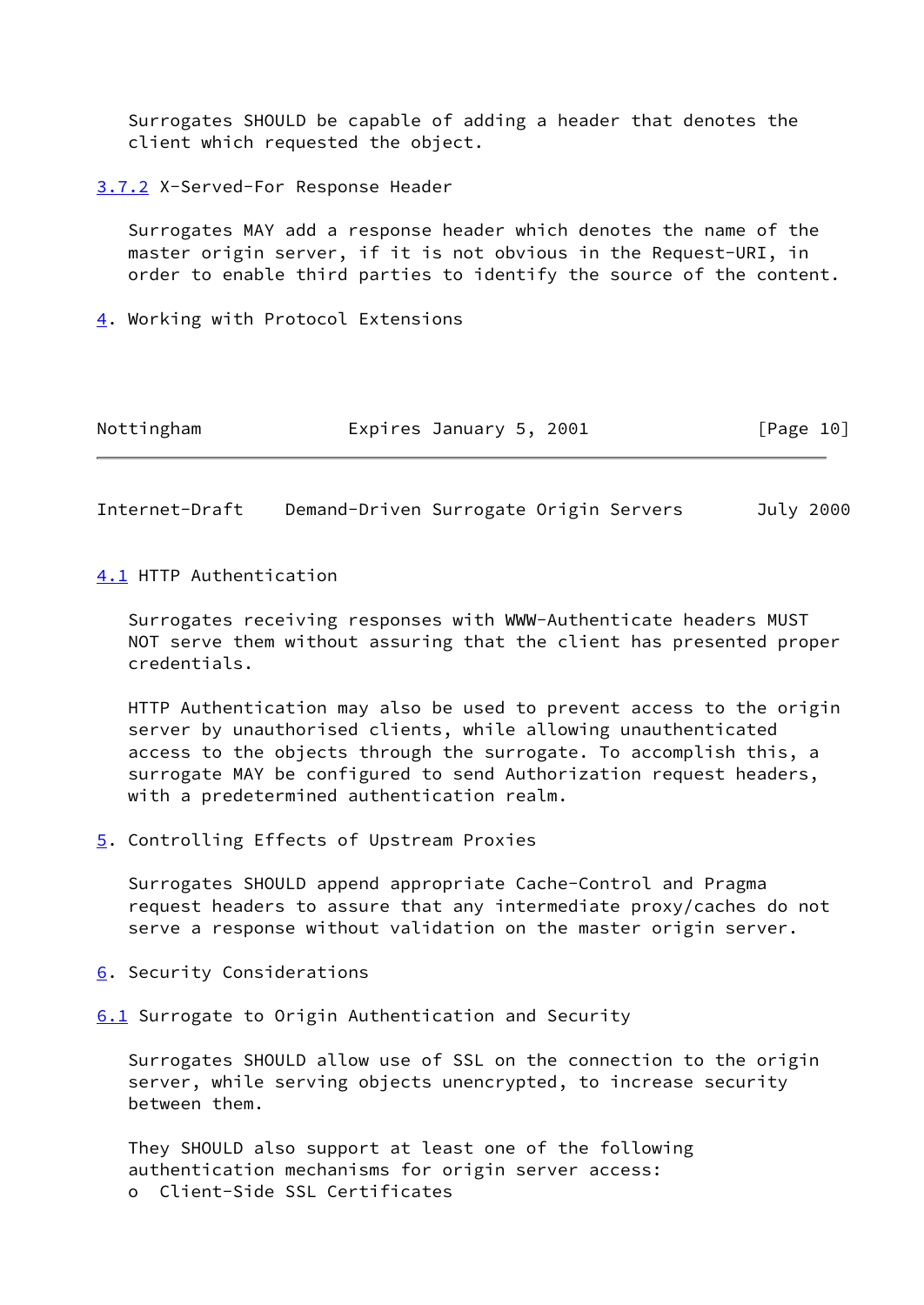- o HTTP Authentication into a specific realm (see "HTTP Authentication")
- o Cookie-based authentication (using cookie value as shared secret)

<span id="page-12-4"></span>[6.2](#page-12-4) Knowledge of Surrogate/Origin Relationship

It may or may not be necessary to hide the relationship between surrogates and origin servers, depending on the nature of their use.

 Surrogates SHOULD allow configuration to accomplish this. Specifically, this includes all HTTP headers that identify responses as coming from a surrogate, TRACE requests, and error responses and warnings that identify the surrogate.

## References

- <span id="page-12-0"></span> [1] Cooper, I., Melve, I. and G. Tomlinson, "Internet Web Replication and Caching Taxonomy", November 1999.
- <span id="page-12-3"></span>[2] Fielding, R., Gettys, J., Mogul, J. C., Frystyk, H., Masinter,

| Nottingham | Expires January 5, 2001 | [Page 11] |
|------------|-------------------------|-----------|
|            |                         |           |

Internet-Draft Demand-Driven Surrogate Origin Servers July 2000

 L., Leach, P. and T. Berners-Lee, "Hypertext Transfer Protocol - HTTP/1.1", [RFC 2616](https://datatracker.ietf.org/doc/pdf/rfc2616), June 1999.

- [3] Berners-Lee, T., Fielding, R.T. and L. Masinter, "Uniform Resource Identifiers (URI): Generic Syntax", [RFC 2396](https://datatracker.ietf.org/doc/pdf/rfc2396), August 1998.
- <span id="page-12-1"></span>[4] Bradner, S., "Key words for use in RFCs to Indicate Requirement Levels", [RFC 2119](https://datatracker.ietf.org/doc/pdf/rfc2119), March 1997.
- <span id="page-12-2"></span> [5] Fielding, R., Gettys, J., Mogul, J. C. and H. Frystyk, "Use and Intepretation of HTTP Version Numbers", [RFC 2145](https://datatracker.ietf.org/doc/pdf/rfc2145), May 1997.

Author's Address

 Mark Nottingham Akamai Technologies Suite 703, 1400 Fashion Island Bvld San Mateo, CA 94404 US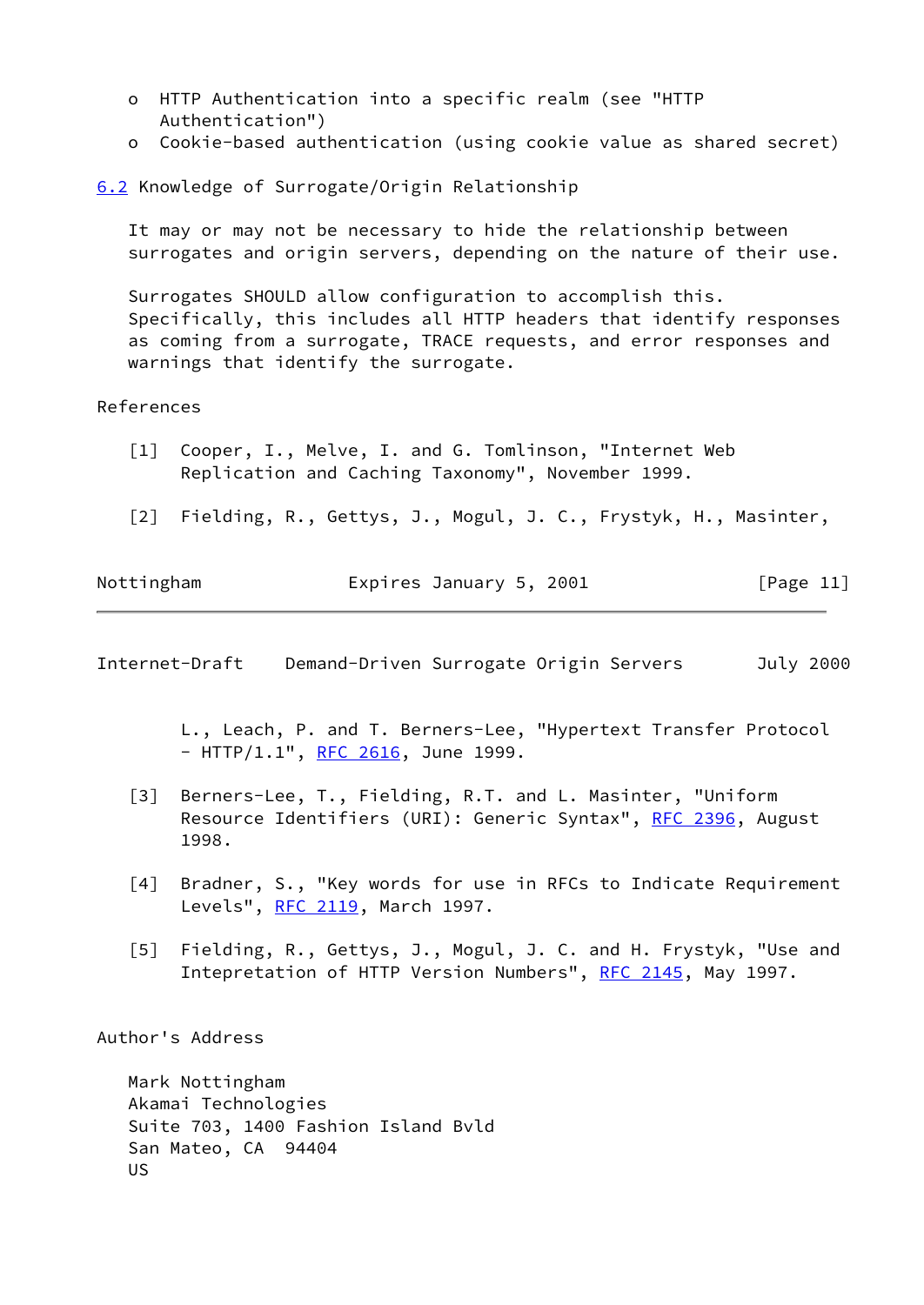EMail: mnot@akamai.com URI: <http://www.akamai.com/>

#### <span id="page-13-0"></span>[Appendix A.](#page-13-0) Acknowledgements

 The author gratefully acknowledges the contributions of: John Dilley, John Martin, Joel Wein, Peter Danzig, Chuck Neerdaels, and, David Karger.

Nottingham Expires January 5, 2001 [Page 12]

Internet-Draft Demand-Driven Surrogate Origin Servers July 2000

Full Copyright Statement

Copyright (C) The Internet Society (2000). All Rights Reserved.

 This document and translations of it may be copied and furnished to others, and derivative works that comment on or otherwise explain it or assist in its implementation may be prepared, copied, published and distributed, in whole or in part, without restriction of any kind, provided that the above copyright notice and this paragraph are included on all such copies and derivative works. However, this document itself may not be modified in any way, such as by removing the copyright notice or references to the Internet Society or other Internet organizations, except as needed for the purpose of developing Internet standards in which case the procedures for copyrights defined in the Internet Standards process must be